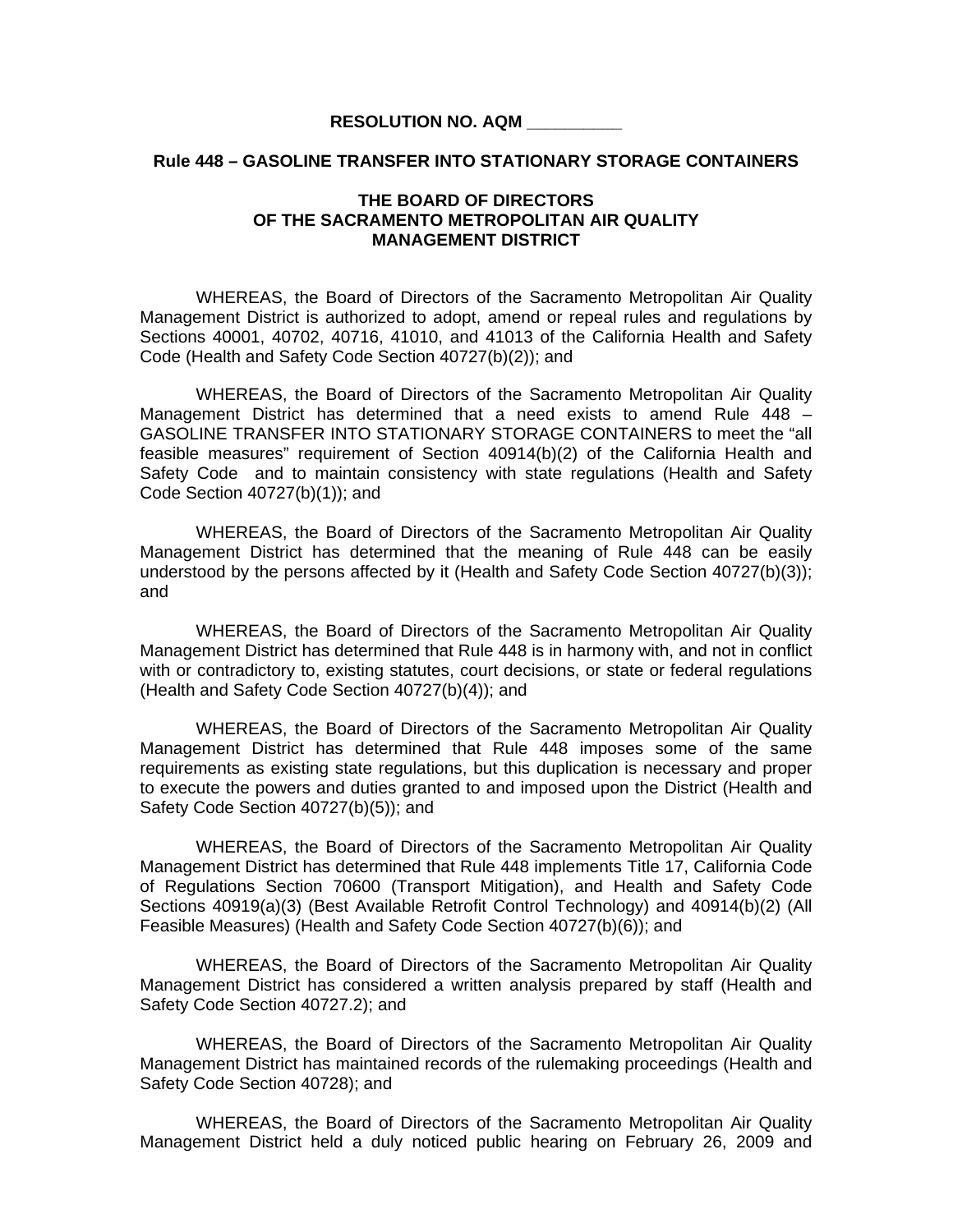Board Resolution Rule 448 February 26, 2009, Page 2

considered public comments on the proposed rule (Health and Safety Code Sections 40725 and 40726); and

 WHEREAS, the Board of Directors of the Sacramento Metropolitan Air Quality Management District has considered the socioeconomic impacts of the rule (Health and Safety Code Section 40728.5); and

WHEREAS, the California Environmental Quality Act (CEQA) under Section 15308 of the State CEQA Guidelines, exempts actions by a regulatory agency for the protection of the environment; and Section 15061(b)(3) of the State CEQA Guidelines exempts actions that can be seen with certainty that there is no possibility that such actions may have a significant adverse effect on the environment.

NOW, THEREFORE, BE IT RESOLVED THAT the amendment of Rule 448 is exempt from the California Environmental Quality Act (CEQA); and

BE IT FUTHER RESOLVED THAT the Board of Directors of the Sacramento Metropolitan Air Quality Management District approves and adopts the amendment of Rule 448 – GASOLINE TRANSFER INTO STATIONARY STORAGE CONTAINERS; and

BE IT ORDERED that the amendment of Rule 448 be effective as of February 26, 2009.

ON A MOTION by Director \_\_\_\_\_\_\_\_\_\_\_\_\_\_\_\_\_, seconded by Director \_ the foregoing Resolution was passed and adopted by the Board of Directors of the Sacramento Metropolitan Air Quality Management District, State of California, this 26<sup>th</sup> day of February, 2009, by the following vote, to wit:

AYES: Directors

NOES: Directors

ABSENT: Directors

 Chairperson of the Board Sacramento Metropolitan Air Quality Management District State of California

(SEAL)

ATTEST:

 Clerk of the Board Sacramento Metropolitan Air Quality Management District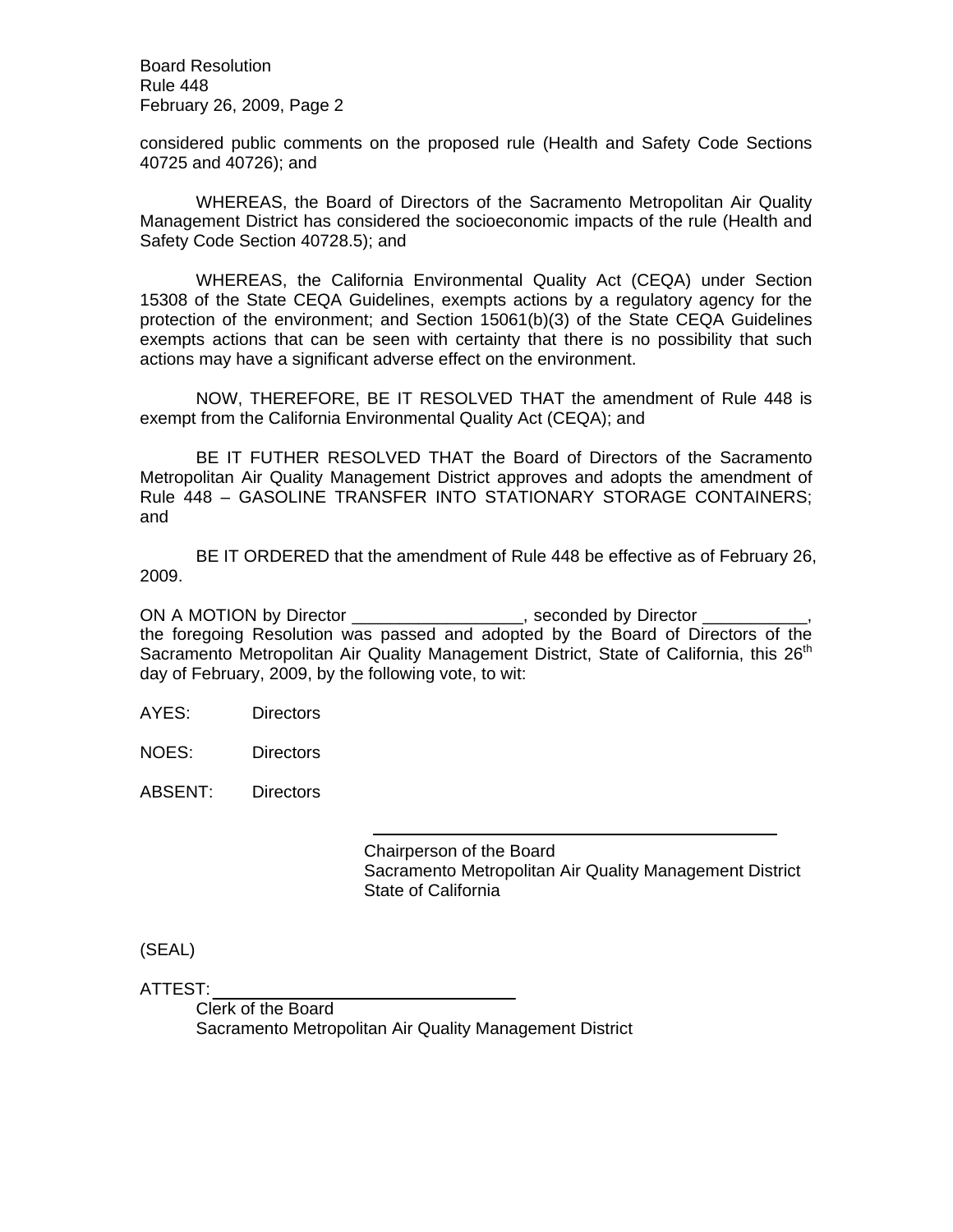### **RESOLUTION NO. AQM \_\_\_\_\_\_\_\_\_\_**

### **Rule 449 – TRANSFER OF GASOLINE INTO VEHICLE FUEL TANKS**

# **THE BOARD OF DIRECTORS OF THE SACRAMENTO METROPOLITAN AIR QUALITY MANAGEMENT DISTRICT**

 WHEREAS, the Board of Directors of the Sacramento Metropolitan Air Quality Management District is authorized to adopt, amend or repeal rules and regulations by Sections 40001, 40702, 40716, 41010, and 41013 of the California Health and Safety Code (Health and Safety Code Section 40727(b)(2)); and

WHEREAS, the Board of Directors of the Sacramento Metropolitan Air Quality Management District has determined that a need exists to amend Rule 449 – TRANSFER OF GASOLINE INTO VEHICLE FUEL TANKS to meet the "all feasible measures" requirement of Section 40914(b)(2) of the California Health and Safety Code and to maintain consistency with state regulations (Health and Safety Code Section 40727(b)(1)); and

 WHEREAS, the Board of Directors of the Sacramento Metropolitan Air Quality Management District has determined that the meaning of Rule 449 can be easily understood by the persons affected by it (Health and Safety Code Section 40727(b)(3)); and

 WHEREAS, the Board of Directors of the Sacramento Metropolitan Air Quality Management District has determined that Rule 449 is in harmony with, and not in conflict with or contradictory to, existing statutes, court decisions, or state or federal regulations (Health and Safety Code Section 40727(b)(4)); and

 WHEREAS, the Board of Directors of the Sacramento Metropolitan Air Quality Management District has determined that Rule 449 imposes some of the same requirements as existing state regulations, but this duplication is necessary and proper to execute the powers and duties granted to and imposed upon the District (Health and Safety Code Section 40727(b)(5)); and

 WHEREAS, the Board of Directors of the Sacramento Metropolitan Air Quality Management District has determined that Rule 449 implements Title 17, California Code of Regulations Section 70600 (Transport Mitigation), and Health and Safety Code Sections 40919(a)(3) (Best Available Retrofit Control Technology) and 40914(b)(2) (All Feasible Measures) (Health and Safety Code Section 40727(b)(6)); and

WHEREAS, the Board of Directors of the Sacramento Metropolitan Air Quality Management District has considered a written analysis prepared by staff (Health and Safety Code Section 40727.2); and

WHEREAS, the Board of Directors of the Sacramento Metropolitan Air Quality Management District has maintained records of the rulemaking proceedings (Health and Safety Code Section 40728); and

 WHEREAS, the Board of Directors of the Sacramento Metropolitan Air Quality Management District held a duly noticed public hearing on February 26, 2009 and